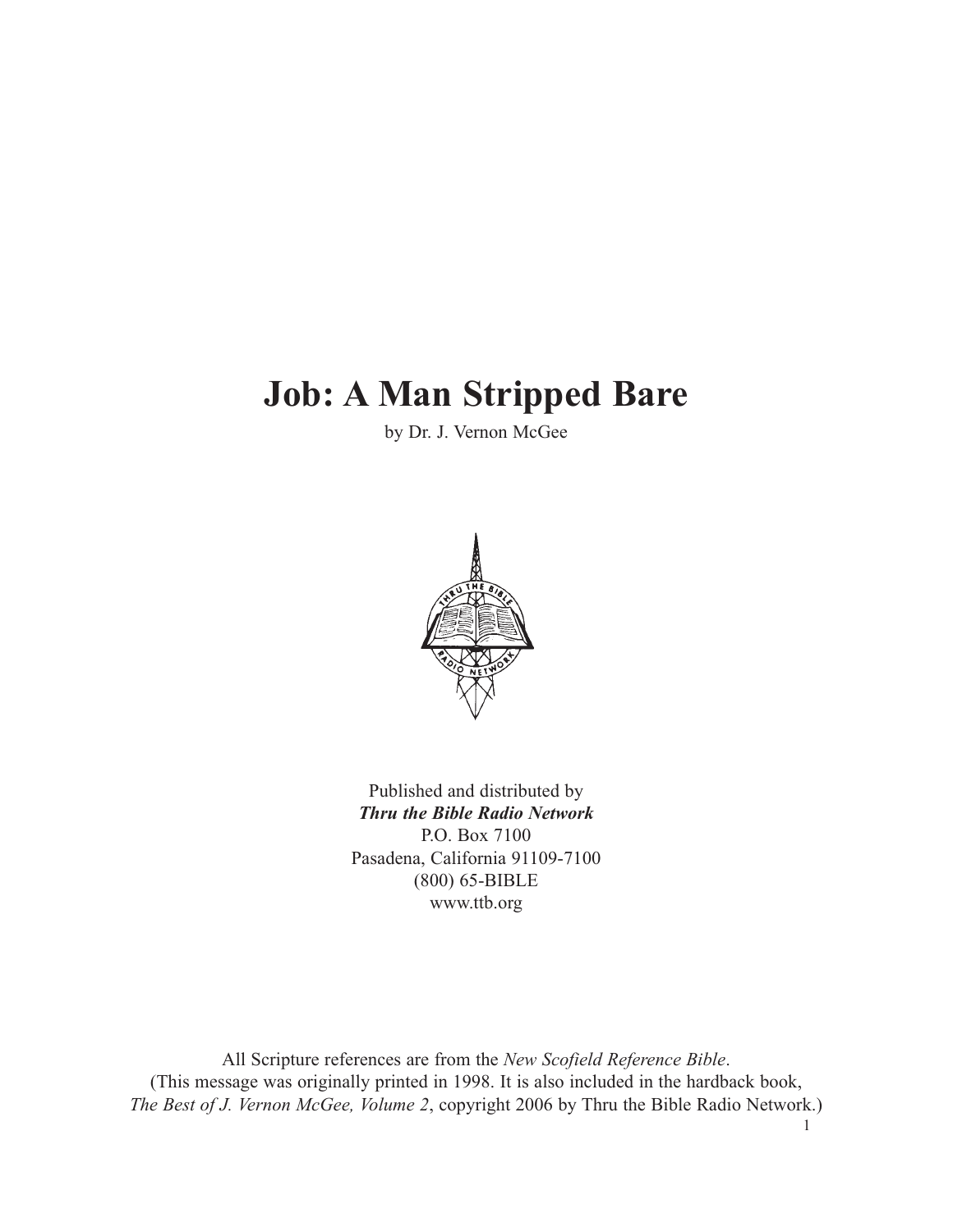The Book of Job tells a true story but, since it comes out of the ancient Middle East, you may get the impression that it's far removed from life in modern America, that the story, and even Job's experience, are out of step. But it's very interesting that one of the most successful plays to appear on Broadway was a play entitled *J.B.* It's the story of the Book of Job brought up to date, and it illustrates that today people encounter the same problems that this man Job faced.

When the author of *J.B.*, Archibald MacLeish, was asked why in the world he picked a biblical theme, he said, "There are those, I know, who will object that...the God of Job is God the Creator of the Universe, and science, they say, now knows that there is no such Creator." But he continued, "Einstein has told us that he had sometimes the sense that he was following, in his plumbings and probings of the universe, the track of an Intelligence far beyond the reaches of his own."

May I say to you today that this book tells out the story of a man who finally came into the presence of his Creator. The story is told in three scenes, actually. The first scene is set on earth in a peaceful valley. Job, I suppose, could have sung "How Peaceful Is My Valley." Then the scene shifts, and the curtain is raised for the second scene in heaven. But the scene where most of the story takes place is out on the ash heap, the ancient city's dump.

Now, the first scene introduces us to a man who was probably the most prosperous man of his day. These are the things that are said about him:

## *There was a man in the land of Uz, whose name was Job; and that man was perfect and upright, and one that feared God, and shunned evil.* (Job 1:1)

This man lived in the land of Uz, and his name was Job. May I say, that's all we know about him, and that's precious little. To begin with, who knows where the land of Uz was? Now, you may have a map that locates it. If it's a reliable map, you'll notice it has a question mark after "Uz," and that means the geographer had to put it down somewhere, so he put it down — somewhere. No one knows where the land of Uz really was.

The time? No one knows the time, either. It is the belief of a great many, including myself, that the Book of Job is the most ancient book in existence. It evidently comes from the time of the patriarchs — Abraham, Isaac and Jacob. There are several reasons to believe that. To begin with, there's no mention, for instance, of the Exodus; no mention of the nation Israel; no mention of the Mosaic Law. Also, the length of life corresponds to that of the patriarchs; and the fact that Job was the high priest in his family definitely places him in that period of history.

Why did God give this story to us with so little background information? I think the reason is that this man might have been Job, or he might have been J.B., or he might have been Mr. Jones from Chicago or Mr. Smith from San Francisco. He could be almost anyone, if you please. His was the experience that men have down here. It is a saga of suffering, but this book teaches more than that.

Although we have to put a question mark after the time and the place Job lived, we're told this man was perfect. What does God mean when He says that he's perfect? It means simply that he was a complete man, that he did all that God asked a man to do in that particular dispensation. In other words, this man offered the sacrifice that God required. It's one of the first things we find Job doing — performing the part of a priest in his own family.

He was also a prosperous man. When we move into the valley in which he lives, there is a calmness. It's a scene of serenity and tranquility. In fact, it's almost too good to be true. It's the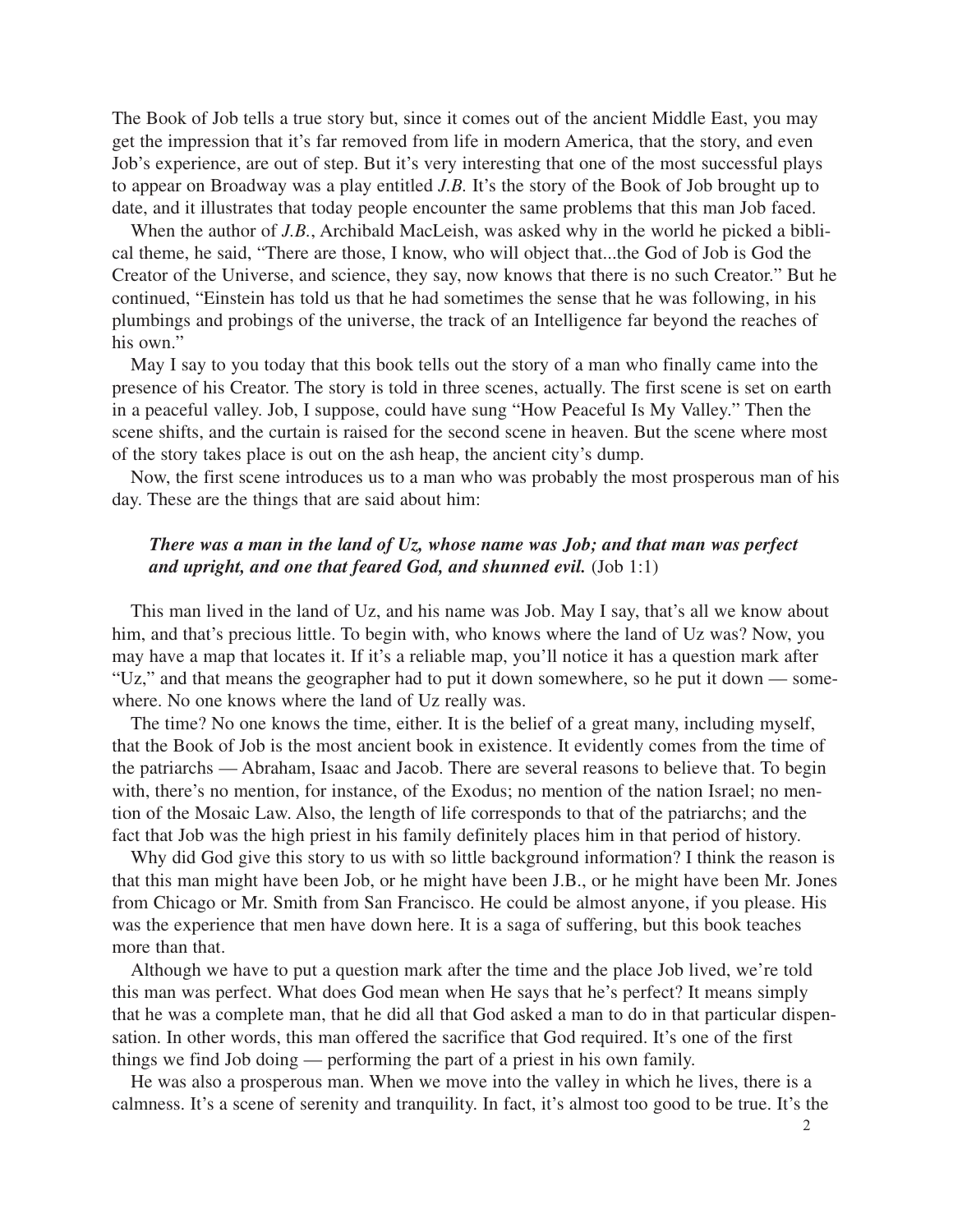kind of scene you don't find down here very often or for very long.

But now we'll shift our attention to another breathtaking scene — one of the most startling scenes imaginable. Here's where the Word of God differs from all other books. God gives us a glimpse of heaven, and only God can tell us what takes place up there! If man wrote this book, it would be speculation, merely a fairy story. But here we're allowed access into the very presence of God in heaven.

# *Now there was a day when the sons of God came to present themselves before the LORD, and Satan came also among them.* (Job 1:6)

Evidently, God's created intelligences are accountable to Him and have to turn in a report from time to time. But the most startling thing of all is the statement, "…and Satan came also among them."

How'd he get in? Who left the door open? What business does he have there? May I say this to you, even he has to give an account to God, because he's a creature. I bet he hates it, but he has to give an account. Every created thing must give an account to God — including the creature, Satan, so he came also.

The thing that's amazing is that Satan has access to heaven. He really does. The fact of the matter is, Satan has never been in hell, because hell hasn't been opened yet to do business. It won't be opened until we get to the end of the Book of Revelation.

But today Satan has access to heaven, and in Job's day, he had to turn in his report. So God said to him, "Where've you been? What have you been doing?"

## *Then Satan answered the LORD, and said, From going to and fro in the earth, and from walking up and down in it.* (Job 1:7)

He has perfect freedom in this earth in which we live today. Peter says he goes up and down this earth "like a roaring lion…seeking whom he may devour" (1 Peter 5:8). Satan today is the great enemy, our great enemy. He has perfect freedom in this world, for he took over the dominion that Adam lost in the Garden of Eden when he sinned.

And from that day when sin entered this world, it's doubtful whether the term "normal" could apply to any member of the human family. Sin has put man off the track and has derailed him physically, mentally, emotionally, volitionally, and spiritually.

It's small comfort trying to console ourselves with the thought that we are normal simply because we are average, especially when we discover how they arrive at "normality." Certain tests are given, and the place where the majority fall is called "normal." Those who are out ahead of the crowd are "super–normal." Those who don't quite keep up with the crowd are "sub–normal." The one out in front is a genius and the one behind may be feeble-minded, but both groups are deemed the abnormal folk. It's the crowd in the middle who are called normal.

It was the Quaker who, one night after reading the paper about the strange happenings of the day, said to his wife as he looked across the table, "Why, I think the whole world is peculiar but thee and me." Then, having thought a moment, he said, "Sometimes I think thee is a little peculiar."

It's impossible, therefore, to find a full-orbed personality, a well-balanced individual who's totally integrated. All of us are off-center in one direction or another.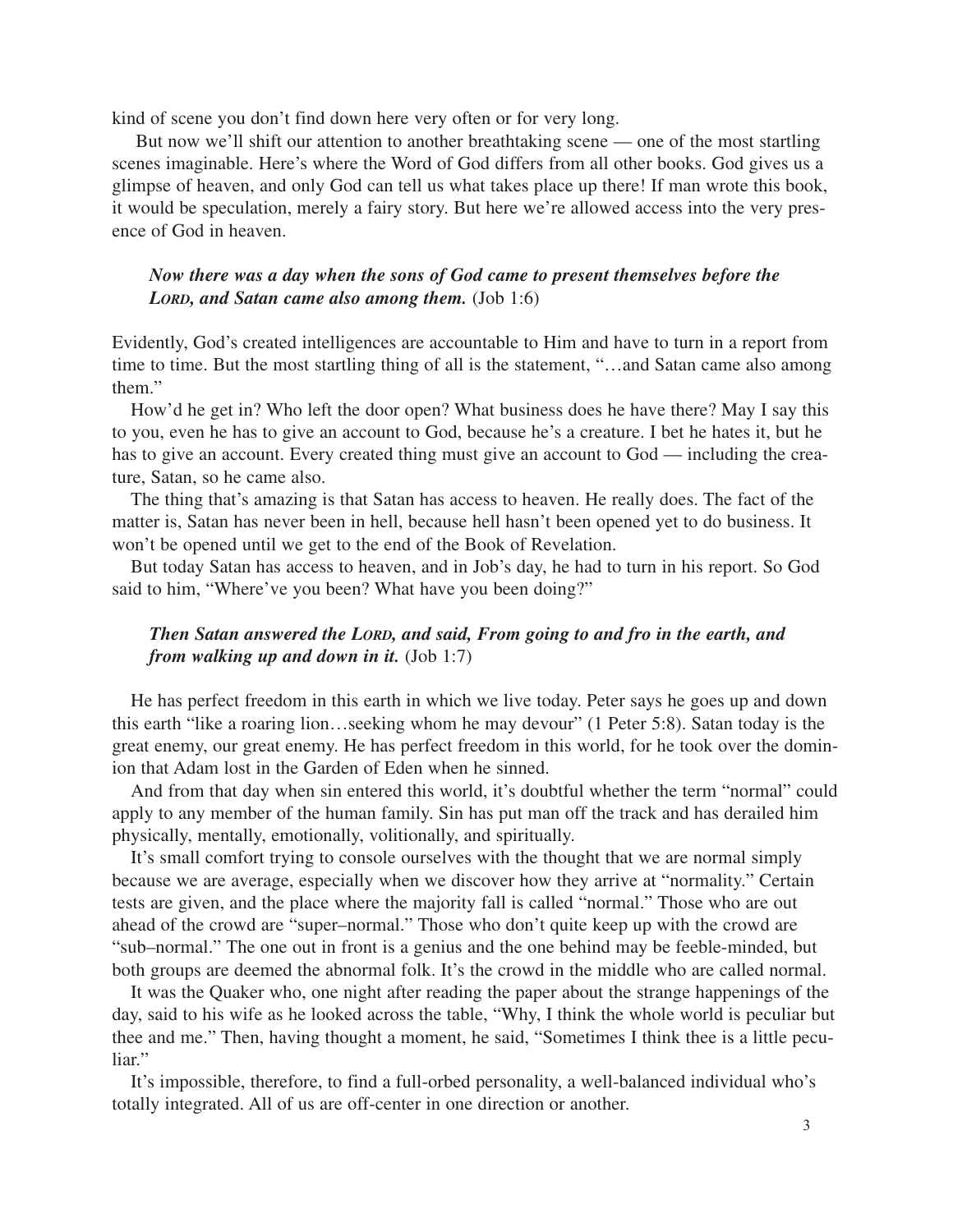May I say to you, therefore, that normal behavior is what most people do, and abnormal behavior is what people do who depart from the majority. Let me illustrate.

Most of the human family walk on two legs when they go down the streets of Los Angeles. That's considered the normal way. But, as far as I know, there is no law against getting down on all fours in order to walk. However, if you do that, chances are you will be labeled an abnormal person.

What we call normality today just means that we're average. But the question is: How do we know that the average, the majority, are normal?

May I say that this creature called man is frail, he's feeble, and he's faulty. It's easy to get him to depart from the pattern, to upset his equilibrium. A slight blow on the head may cause a traumatic condition, or he may have some great emotional disturbance. In either case, my beloved, we'd say he's "off." It's easy to cause man to "tip the scale" today. But God has been gracious to us since sin came into the world. He has placed around us certain "props" to make us stand upright.

The writer of Ecclesiastes says,

#### *…God hath made man upright; but they have sought out many devices.* (Ecclesiastes 7:29)

God has clothed man with an armor for his protection and security, and He makes it rain on the just and the unjust (see Matthew 5:45). He has given to all men, godly and ungodly alike, certain aids to help them stand. The wicked today get just as much sunshine as the godly, and those who are in rebellion against God have just as much air to breathe and they're just as healthy as God's people. God always wants to prop, to hold, man up.

Now the devil knows how to get at a man. Satan knows he can get to man if he can remove those props; if he can strip man of every vestage of aid; if he can take away the soft garment of his security; if he can upset man; if he can turn him upside down and inside out and destroy his morale and rearrange his thinking. He attempts to brainwash a man so he can turn him against God.

Therefore, God has always done something for those who are His own. Back in the Old Testament He put around His own a hedge to keep the devil out. Today He says, "Greater is he that is in you, than he that is in the world" (1 John 4:4).

But sometimes the devil is permitted to crash the gate. He's permitted to strip a man down to his naked soul — and God permits that for a purpose.

#### *And the LORD said unto Satan, Hast thou considered my servant, Job…?* (Job 1:8)

Why do you suppose God asked him that question? I think the reason is obvious. Satan had been sniffing around the hedge, trying everything he could to get to this man. He probably said to himself something like this: *Job has the greatest influence for God in this area, and I've got to destroy that someway. He's too great of an influence for God!*

That's still Satan's method. He tries to wreck the influence of those who are standing for God. And, believe me, he doesn't have any trouble finding tools.

In His sovereignty, God permitted the devil to attack this man Job, and the Book of Job presents that deliberate and determined stripping of a soul.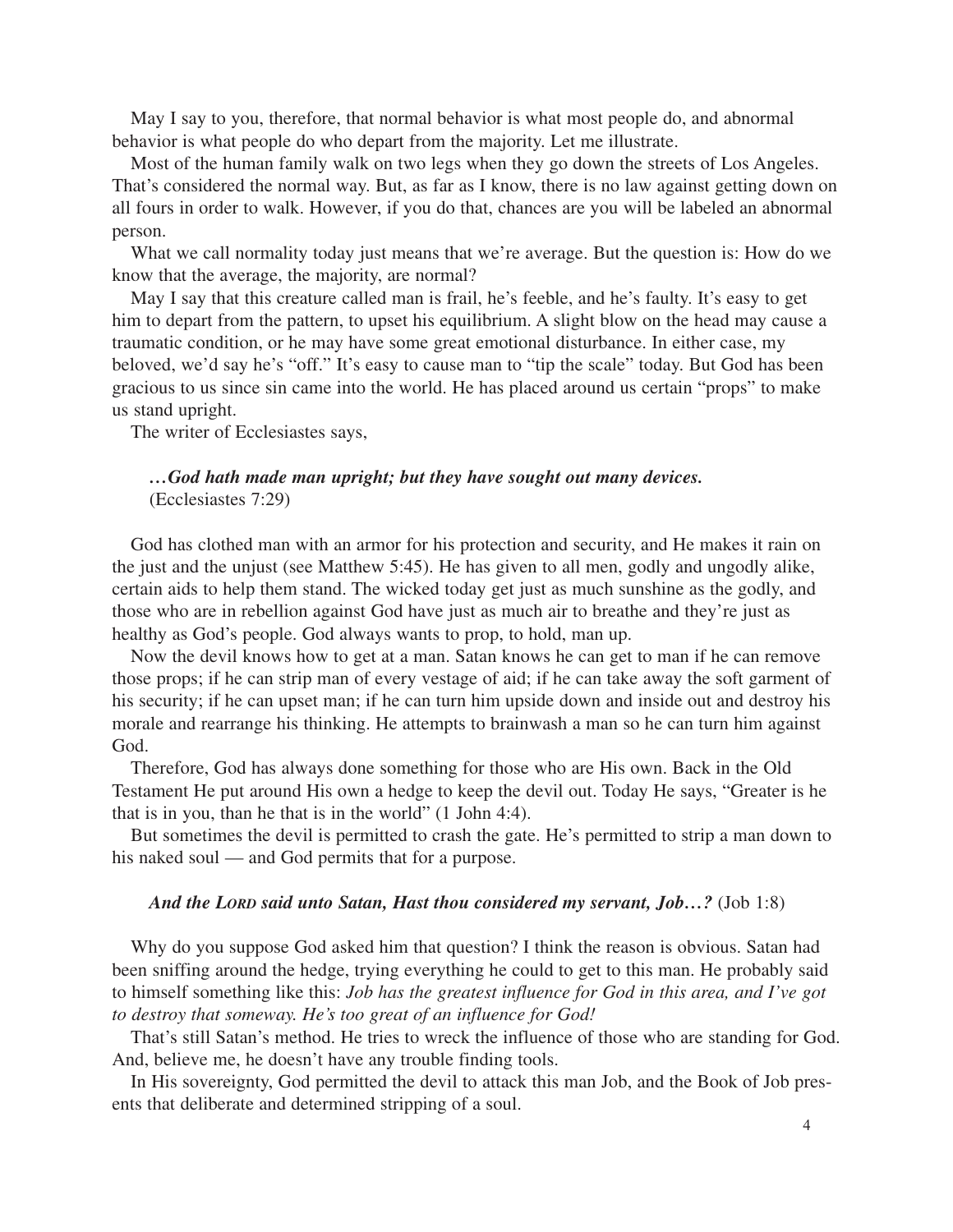I'm not sure the Book of Job offers the solution. The fact of the matter is, I think you have to go to the New Testament to get the answer to the problem. But, may I say, that's where we'd expect to find the answers — in the back of the book.

When I studied algebra in school, the place in my book that was mostly worn was not where the problems were, but back where the answers were given. I certainly gave the back of the book a workout.

May I say to you, my beloved, you'll find the problem stated in the Book of Job in the Old Testament; you'll find the solution when you come to the New Testament. God puts the answers "in the back of the book." The Old Testament, in one sense, is the most unsatisfactory book that's ever been written — it's a book of expectation. The New Testament is the book of realization and satisfaction.

Watch Job as the devil brainwashed him, for Satan stripped Job of every vestige of covering that he had until that man stood yonder a naked soul in this universe, with no props, nothing to lean on at all.

#### **Prop Number One**

The first thing the devil did was strip Job of all the physical things of this life, material substance, what we consider the basic needs of man — food, clothing, and shelter.

These are the three things that make big business succeed in America today, that which deals with the necessities of man. We're engaged in the business of building barns and having flocks and herds and lands — and that's proper. May I say to you that God has given us richly all things to enjoy, and you will find that He's very careful to tell us this ability is something He has given to man.

# *But thou shalt remember the LORD thy God; for it is he who giveth thee power to get wealth….* (Deuteronomy 8:18)

Prosperity is God's gift, and there's nothing wrong in having money and the things it can buy. The danger, of course, is in depending and leaning upon these things. Yes, they're props.

America is more prosperous than any nation in the history of the world. I don't think there's anything wrong today in America having all these wonderful possessions that go back, my beloved, not to free enterprise but to the fact that this nation was built on the Word of God! We've departed from it, and the danger is that our prosperity is giving us a false security because we're leaning on "things."

It's quite interesting that this sort of brainwashing has percolated into the church. Have you ever noticed who's called upon to give a testimony for Christ today? It's some successful businessman, some professional person, or somebody who's an outstanding athlete or well-known in the entertainment world. It's gotten so the average fellow just can't give a testimony, because, in the thinking of the glamour-seeking crowd, it makes no difference whether he's been saved or not. Too many folk measure a man by some standard of worldly success before they consider him a success with God.

My friend, when so much attention is being given to material and physical things, I'm of the opinion that it would be good for a Christian in this hour to get off to himself alone and take an inventory to see whether he's trusting in these things or in God, whether he's leaning on his pos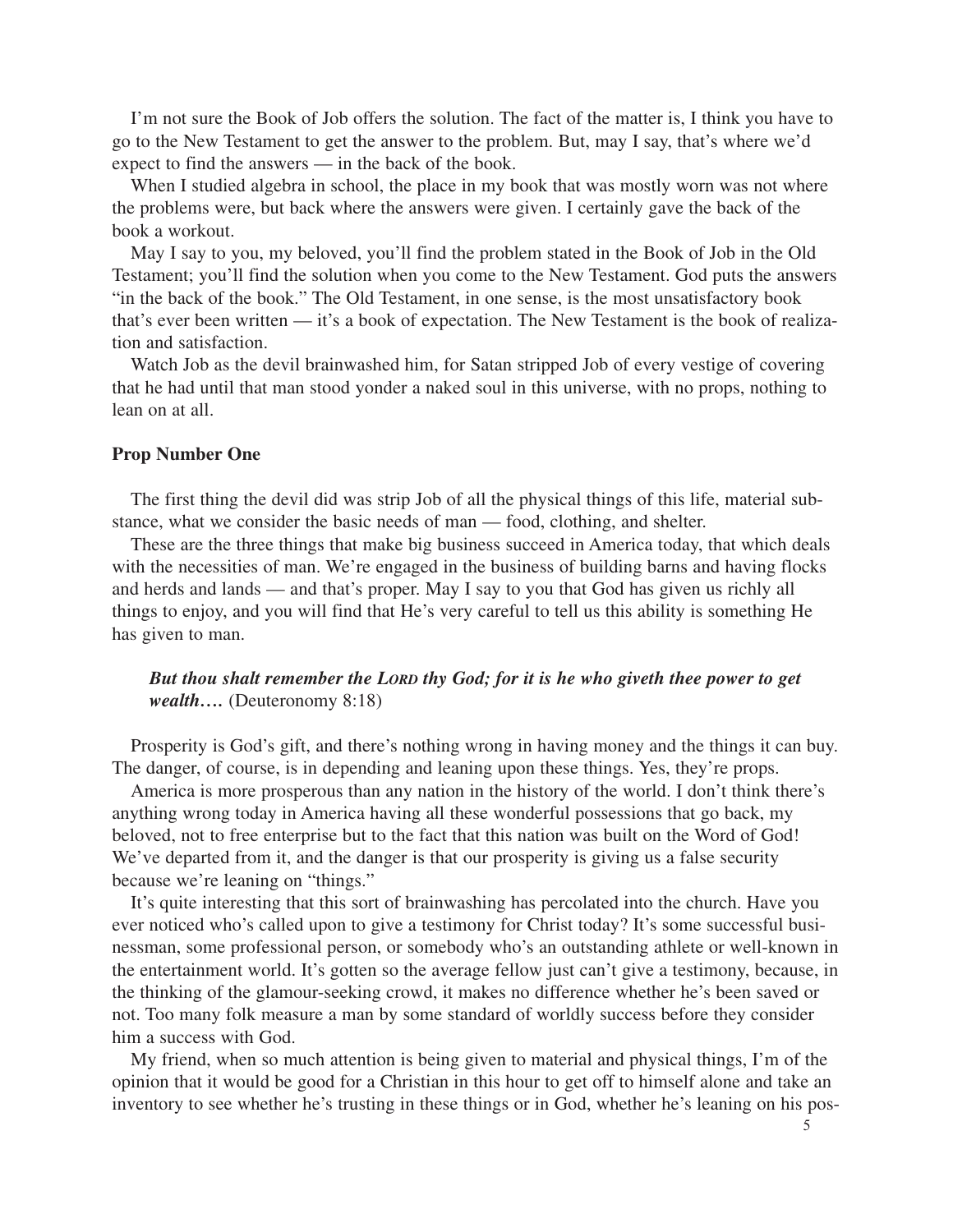sessions or actually looking to God.

My beloved, Job lost it all! This man was the John D. Rockefeller and the Henry Ford of his day, wrapped in one package. He was the greatest man of the East. The devil moved in on him and stripped him of all material things. He went all the way from prosperity to poverty, and when this man lost all that he had, he was moved, but he was not "re-moved" from the foundation. When Job lost everything he had, he was disturbed, but he was not defeated by any means.

#### **Prop Number Two**

The second thing God gives to prop us up in this life is loved ones. Children born into this world have a right to both parents and to their love, their care, and their protection. The little ones will go to their parents for love, for sympathy, and for understanding. We're told that without these things in their lives, children develop conflicts and complexes. They need somebody to go to. But as people grow to adulthood, they grow away from their parents; their love is transferred to their own children. They're concerned for their children and work to provide for them. You see, their love is centered and fastened there.

But this man Job lost all his children in one fell blow — seven fine, stalwart sons and three beautiful daughters were snuffed out. I tell you, at a time of calamity such as that, many men fold up like an umbrella! But what did Job do, and what did he say?

*Then Job arose, and tore his mantle, and shaved his head, and fell down upon the ground, and worshiped, and said, Naked came I out of my mother's womb, and naked shall I return there. The LORD gave, and the LORD hath taken away; blessed be the name of the LORD.* (Job 1:20, 21)

If there's anything that would crush a man, certainly this awful experience that Job went through would crush him; but this man was still upright, his head was erect. But I want to tell you, the devil was not through with him.

#### **Prop Number Three**

The third thing the devil stripped Job of was his health. That's a great factor in the well-being of man. When you're in good health, the world looks good and you like to go out and serve the Lord. But when you get infirm of body and you grow sick, you develop a jaundiced view of life.

May I say that over a period of years I've been very much interested in why people commit suicide, and without checking my statistics, I would say that fifty percent of those who commit suicide do it because of ill health.

Countless numbers of God's saints are laid aside and bedridden today. Like Job, they've lost their health.

*So went Satan forth from the presence of the LORD, and smote Job with sore boils from the sole of his foot unto his crown.* (Job 2:7)

Dr. Cedric Harvey, a great physician of London, England, said he's convinced that Job was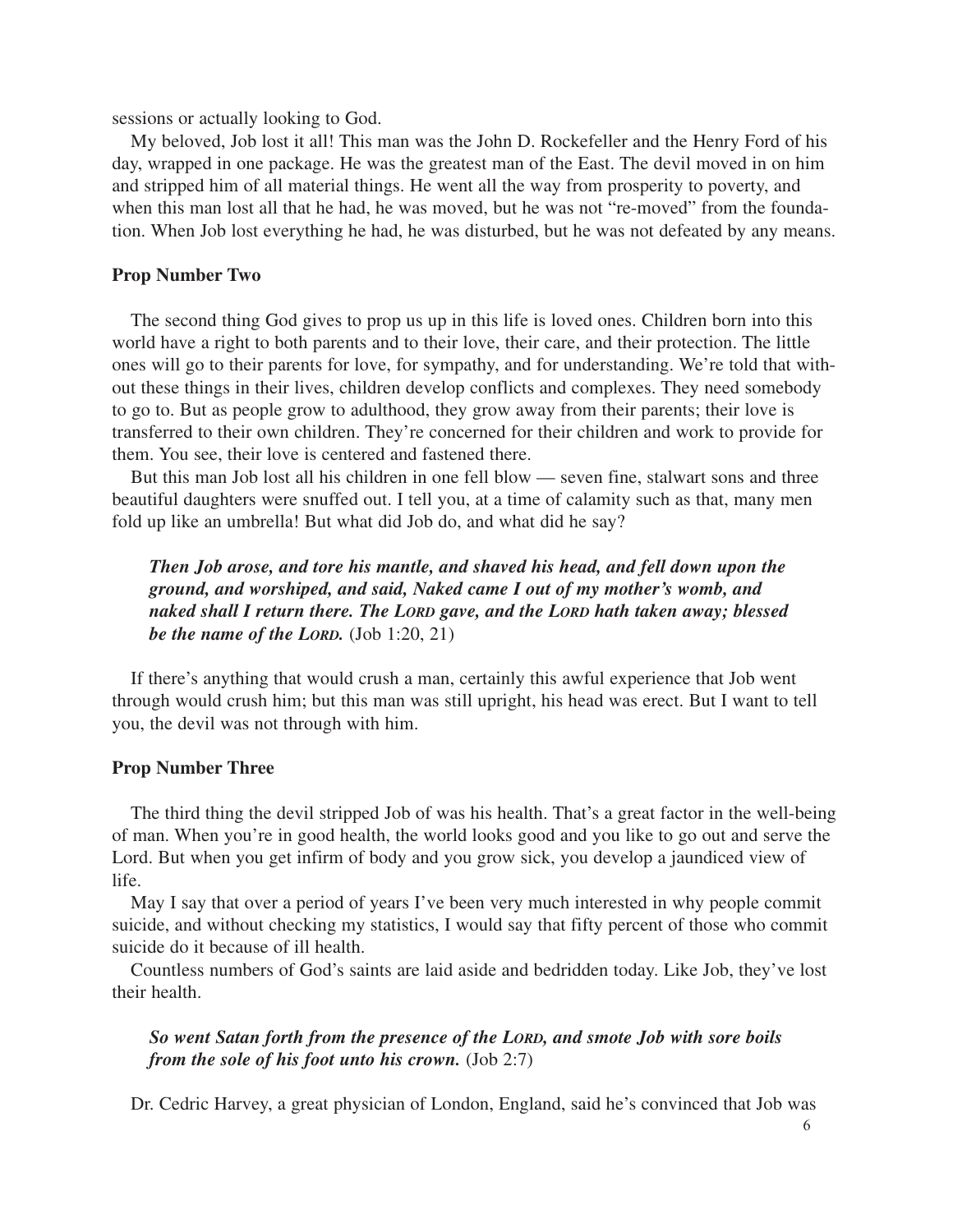suffering from psychosomatic dermatitis. Well, I don't care, my beloved, whether it was psychosomatic dermatitis or boils, it hurt just the same! The devil had said, "Skin for skin," figuring a man will give anything for his life and for good health.

At this point Job was in a terrible condition — he'd been stripped of his possessions, his children, and his health. But the devil was still not through with him, because none of these disasters had in any way wrecked this man and his testimony for God.

#### **Prop Number Four**

Next Job was stripped of the sympathetic understanding of his wife. God has given to man the love and sympathy of a companion. When He created Adam and put him in the Garden of Eden, you remember that Adam was alone and God said he needed a helpmeet — "I will make him an help fit for him" (Genesis 2:18). God instituted marriage for the welfare and happiness of mankind.

Today many a man stands at the forge of life, faithful and stalwart and strong — he faces the battle and the daily grind, brave and true. But you ought to see him when he goes home. He pillows his head upon the lap of a wife who understands and sympathizes, and he draws strength from her.

I remember as a boy in West Texas a red-headed Irishman by the name of Kelley, and he was a wonderful man. He had a little, bitty wife, Bonnie, and she was the dominant member of that family. When the three-year drought came, he told my Dad that at the beginning of the drought he was worth a quarter of a million dollars, and he said, "My little wife did it all." But the drought came, and at the end of three years they'd lost it all, and he was ready to quit. She said to him, "Kelley, we came here in a covered wagon, we're going to leave in a covered wagon. We'll go somewhere else and start over." I never shall forget the day they left. They spent the last night with us and started out in the old covered wagon the next morning.

I remember that little wife — why, one of those sandstorms would've blown her away, she was so small — sitting by his side. They went down toward the Rio Grande to start over, and they made good because of her. How she sympathized and understood.

Oh, my friend, may I say to you, Job lost the sympathy and understanding of his wife.

### *Then said his wife unto him, Dost thou still retain thine integrity? Curse God, and die.* (Job 2:9)

In other words, "Get out of this!"

But again, the devil wasn't through with him. He was still stripping. He stripped Job down to his soul.

#### **Prop Number Five**

Next, we find that Job lost his friends, and they were true friends. Now, not everyone agrees that they were true friends, but suppose you lost everything you had. How many friends do you have who would come from a great distance and sit down with you for seven days to mourn with you? Job had friends who did that, and they discussed with him his trials and tribulations.

The fact of the matter is, Job and his friends had a regular "word battle." It was a duel to see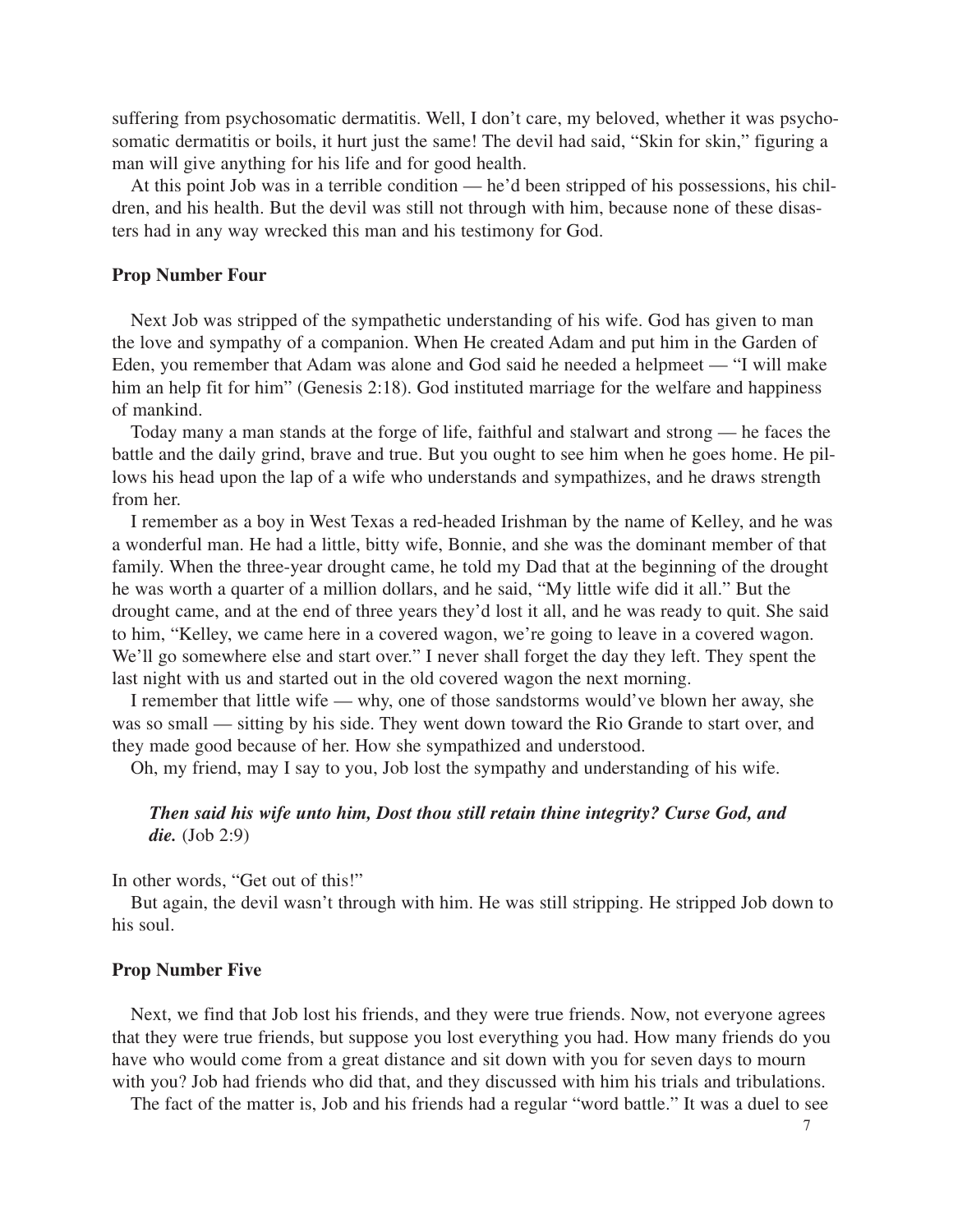who could come up with the best solution. Back and forth it went, nearly forty chapters worth. Poor Job was exhausted!

So although Job had friends, they didn't understand him, and they began to criticize him and find fault; and when a friend begins to criticize and find fault, you've lost your friend. Eventually, Job had to say, "Miserable comforters are all of you; you're no help to me" (see Job 16:1, 2). Finally, the friends left and Job was alone.

Somebody says at this juncture, "What else can the devil do to Job now? He has taken away from him everything that can be taken away from a man in this life. It sounds like the brainwashing of communism or cultism."

My beloved, the devil hadn't even started on Job yet. He was getting ready to really take him apart. You'll see deterioration and disintegration of personality taking place in this man now.

#### **Prop Number Six**

I want to mention three more things that the devil stripped him of, and he'll strip you and me of these today if he gets the opportunity.

Job lost his sense of the worth and dignity of his own personality. My beloved, man is a sinner, it's true. But this sinful man happens to be the one for whom Christ died. This sinful man happens to be the one whom angels are watching. In fact, all of God's intelligences are watching this creature called man! When a man loses the sense of his dignity and his worth, he'll fold up every time, and Job lost that. Here was the result:

*After this opened Job his mouth, and cursed his day. And Job spoke, and said, Let the day perish in which I was born, and the night in which it was said, There is a male child conceived. Let that day be darkness; let not God regard it from above, neither let the light shine upon it.* (Job 3:1–4)

The man was going to pieces, friends. However, he was not through expressing the anguish of his soul.

*Wherefore, then, hast thou brought me forth out of the womb? Oh, that I had died, and no eye had seen me!* (Job 10:18)

What is the value of the human soul? The Lord Jesus raised the question: "What shall a man give in exchange for his soul?" (see Matthew 16:26; Mark 8:37). My friend, if you had all the wealth of this world, it wouldn't be equal to the value of your soul.

Only God attaches any value to man. My generation witnessed the downgrading of man and his subservience to the state by Communism. That philosophy disturbs many people because it downgrades men, making them of no value at all. Only Christ gives value to a man! He says, "Ye are of more value than many sparrows" (Matthew 10:31), and He proved it on the cross by shedding the most precious, valuable thing in God's universe — His own blood — that He might redeem us, not with corruptible things, like silver and gold, but with His own precious blood (see 1 Peter 1:18, 19).

I repeat, God attaches value to you today. Mueritus, one of the great scholars of the Middle Ages, was traveling through France when he took sick and fell by the wayside unconscious. He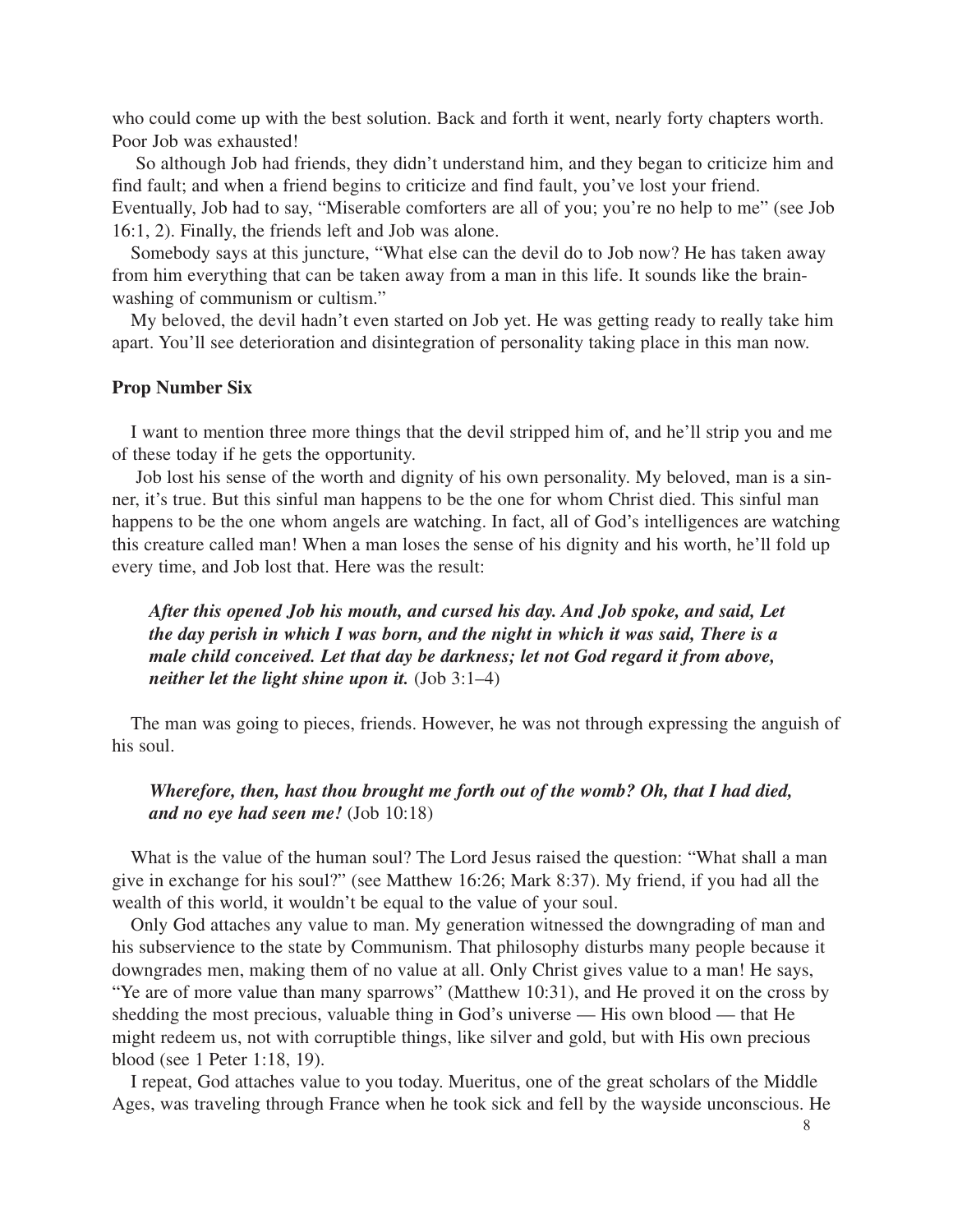was picked up and taken to one of the hospitals of that day. They thought he was a bum, an outcast, no good at all. In that frame of mind, some of the doctors decided they'd experiment with him, so they took him in and put him on the table. But while they were getting ready, he came to and heard them discussing in Latin the fact that he was of no value. They were discussing making a guinea pig of him! Mueritus spoke out and said to them in Latin, "Will you call a creature vile and valueless for whom Christ died?"

Oh, my friend, the devil will seek to destroy the dignity and worth of your personality, but God has put tremendous value upon you today.

#### **Prop Number Seven**

The next thing the devil did was strip Job of his sense of the justice of God. May I say that when a man reaches that place in his thinking, as far as disintegration of personality is concerned, he's far gone. It's no sign of smartness today to talk about the injustice of God. It's a revelation of the fact that in your own personality you've disintegrated.

At the beginning of his trouble, Job could speak like this:

## *Shall we receive good at the hand of God, and shall we not receive evil? In all this did not Job sin with his lips.* (Job 2:10)

But eventually he got away from that. The devil had been removing every prop that was holding Job up, and finally Satan moved in on him and questioned the justice of God in his life. Because there were certain questions he could not answer, this man became critical and cynical. He said:

## *For he breaketh me with a tempest, and multiplieth my wounds without cause. He will not suffer me to take my breath, but filleth me with bitterness.* (Job 9:17, 18)

May I say that this man was far gone! He said, "God is doing this to me without a cause; He has no right to do that, and He won't give me a chance. Troubles are coming on me in such rapid fire, I can't even get my breath!"

And that's not all. In verse 22 he says:

#### *This is one thing; therefore, I said, He destroyeth the perfect and the wicked.*

"Why, God doesn't pay any attention! He just takes all men alike and destroys them."

#### If the scourge slay suddenly, he will laugh at the trial of the innocent. (Job 9:23)

You don't think much of God, my friend, when you talk like that. It was a cry of a wounded spirit. It was the anguish of a soul in torment. Job is not the only one who raised questions about the justice of God. Abraham did, too. Abraham asked God the question, "Shall not the Judge of all the earth do right?" (Genesis 18:25). And Habakkuk looked out upon the world in which he lived and said, "You've caused me to behold injustice. Why do You show me iniquity?" (see Habakkuk 1:3).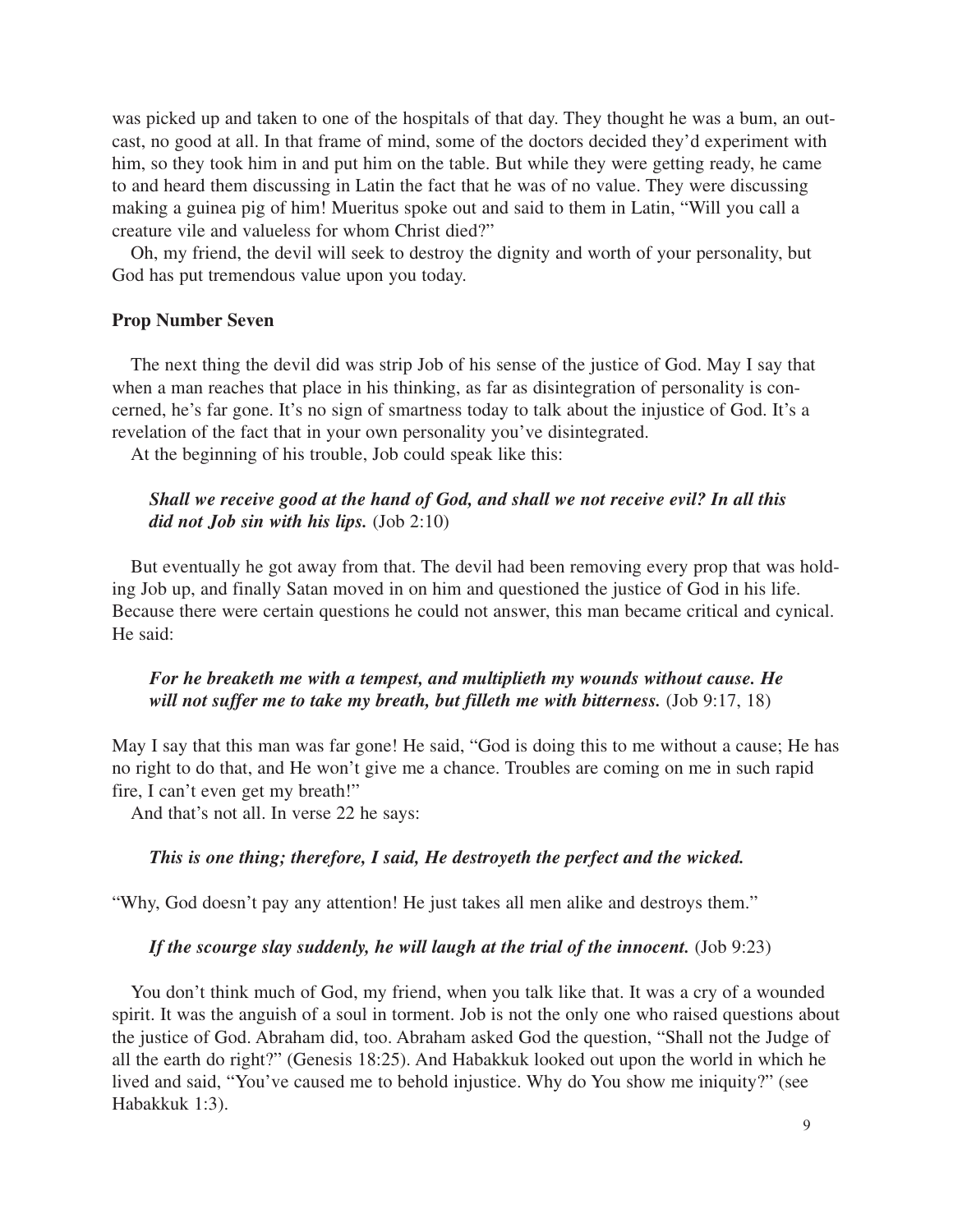When any man (and I don't care who he is today, he may be a college professor) gets so muddled in his thinking, gets such a blurry-eyed view of this world and begins to talk about injustice — that God is not just and Communism is as good as any other form of government — disintegration of personality has set in, and I tell you, the devil is wearing at that man's soul.

## **Prop Number Eight**

Now the last thing that I would mention is this: Job almost lost his sense of the love of God. Notice that I said "almost." Actually, I believe if he'd lost that, he would have gone under. I think the devil would've won the victory if Job had moved to the place where he lost completely his sense of the love of God. He almost did. Oh, when he lost all of his possessions and all of his children, he could still stand firm and worship God and say,

# *Naked came I out of my mother's womb, and naked shall I return there. The LORD gave, and the LORD hath taken away; blessed be the name of the LORD.* (Job 1:21)

But, my friend, all that changed. In Job 6:4 we find him saying,

# *For the arrows of the Almighty are within me, the poison of it drinketh up my spirit; the terrors of God do set themselves in array against me.*

And then his complaint went further:

# *Let him take his rod away from me, and let not his fear terrify me; then would I speak, and not fear him; but it is not so with me***.** (Job 9:34, 35)

Job said, "I've reached the place where I'm afraid of God, because I not only don't believe He's just, but I'm not sure I can believe He loves me. I don't think He cares anymore." And when a man reaches that bitter part of life, my beloved, when he thinks that God does not love him, he has reached the very bottom. That is total disintegration of personality. It's total deterioration of the soul of man when he reaches the place where he says, "God does not love me anymore."

At this point Job was stripped; he was a naked soul exposed to the universe. May I say that in the midst of his dreadful condition and plight, down deep in his soul, he was anchored to one declaration (and it's the reason I say he "almost" lost his sense of the love of God). In the midst of all his calamity he could still say,

## *Though he slay me, yet will I trust in him….* (Job 13:15)

Job said, "I don't understand. I've lost my view of God's justice. I'm not too sure of His love, but in spite of all that, I'll hold on." It's the same thing Peter said:

#### Lord, to whom shall we go? Thou hast the words of eternal life. (John 6:68)

And so, this man held on, and I hear the cry of his soul. I don't think he was complaining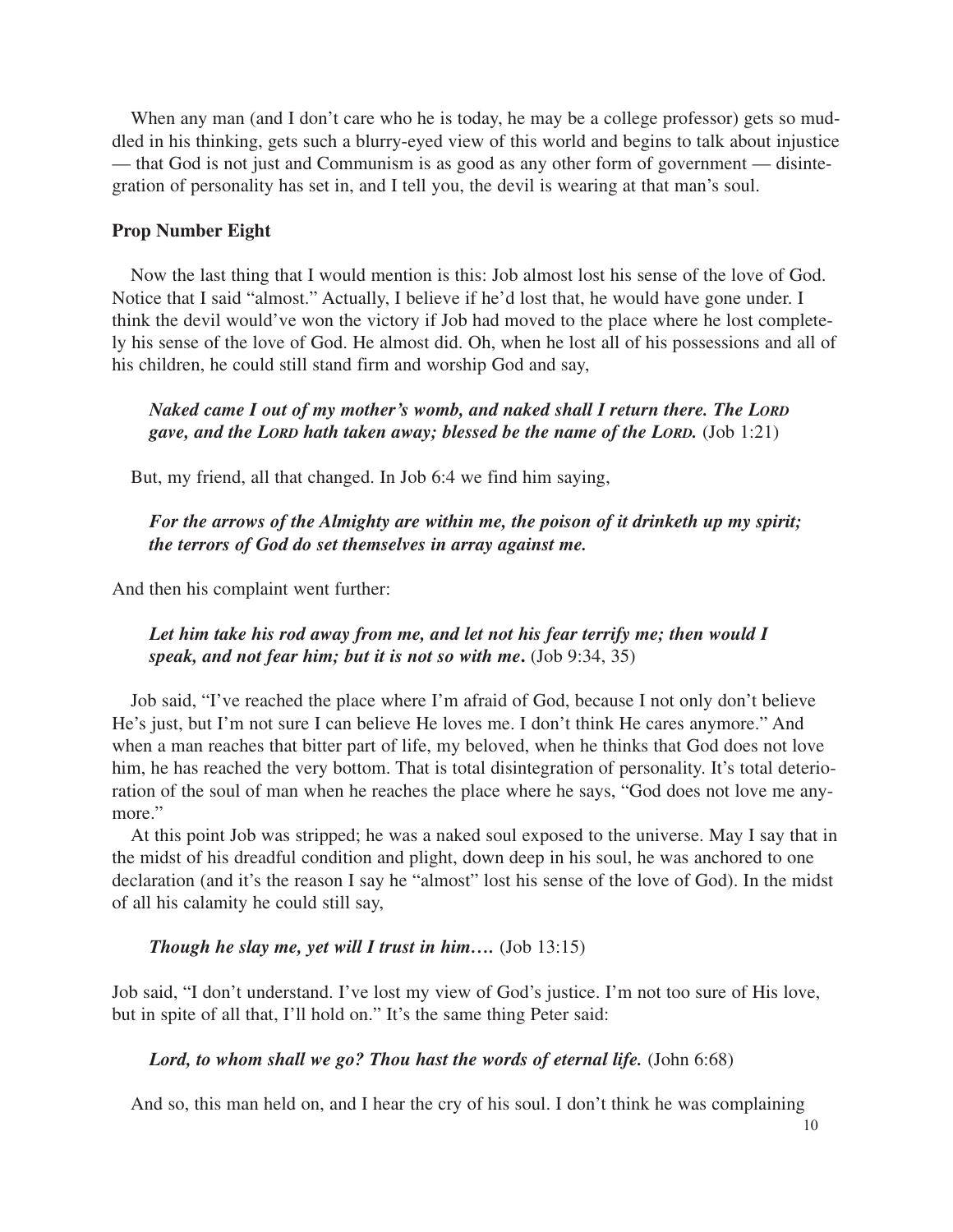then to his friends. I don't think he played a part; he was not acting. This happened to be real. Here's the cry of this man's soul:

# *For he is not a man, as I am, that I should answer him, and we should come together in judgment. Neither is there any daysman between us, that might lay his hand upon us both.* (Job 9:32, 33)

Job said, "I'm at a great disadvantage. I don't stand a chance before God. I wouldn't be able to state my case right. I need somebody who knows God, I can see that! And I need somebody who understands me! I need somebody who can take God's hand and also take my hand, someone who can bring us together!"

You won't find the answer to that until you get to the New Testament:

# *For there is one God, and one mediator between God and men, the man, Christ* Jesus. (1 Timothy 2:5)

That "someone" is the Lord Jesus Christ. He came from heaven's glory and took upon Himself our frail humanity. He held on to God with one hand and took man with the other hand, and at this very moment Jesus Christ can bring man to God!

Job didn't have the benefit of the New Testament, but what faith we see in this man! I hear the cry of his soul again:

# *For I know that my redeemer liveth, and that he shall stand at the latter day upon the earth; and though after my skin worms destroy this body, yet in my flesh shall I see God.* (Job 19:25, 26)

This is the one prop that held Job upright when he was robbed of all the others.

*Having therefore, brethren, boldness to enter into the holiest by the blood of Jesus, by a new and living way, which he hath consecrated for us, through the veil, that is to say, his flesh, and having an high priest over the house of God, let us draw near with a true heart in full assurance of faith, having our hearts sprinkled from an evil conscience, and our bodies washed with pure water.* (Hebrews 10:19–22)

Many of us don't draw close to God until we face a crisis. We've heard it too much; we've heard it too often. It's like water off a duck's back.

But God may move you into a crisis, and perhaps you'll hear Job encouraging you along with Peter, who said:

*Beloved, think it not strange concerning the fiery trial which is to test you, as though some strange thing happened unto you, but rejoice, inasmuch as ye are partakers of Christ's sufferings, that, when his glory shall be revealed, ye may be glad also with exceeding joy.* (1 Peter 4:12, 13)

When the props are knocked out from under you, let the love of Christ hold you up.